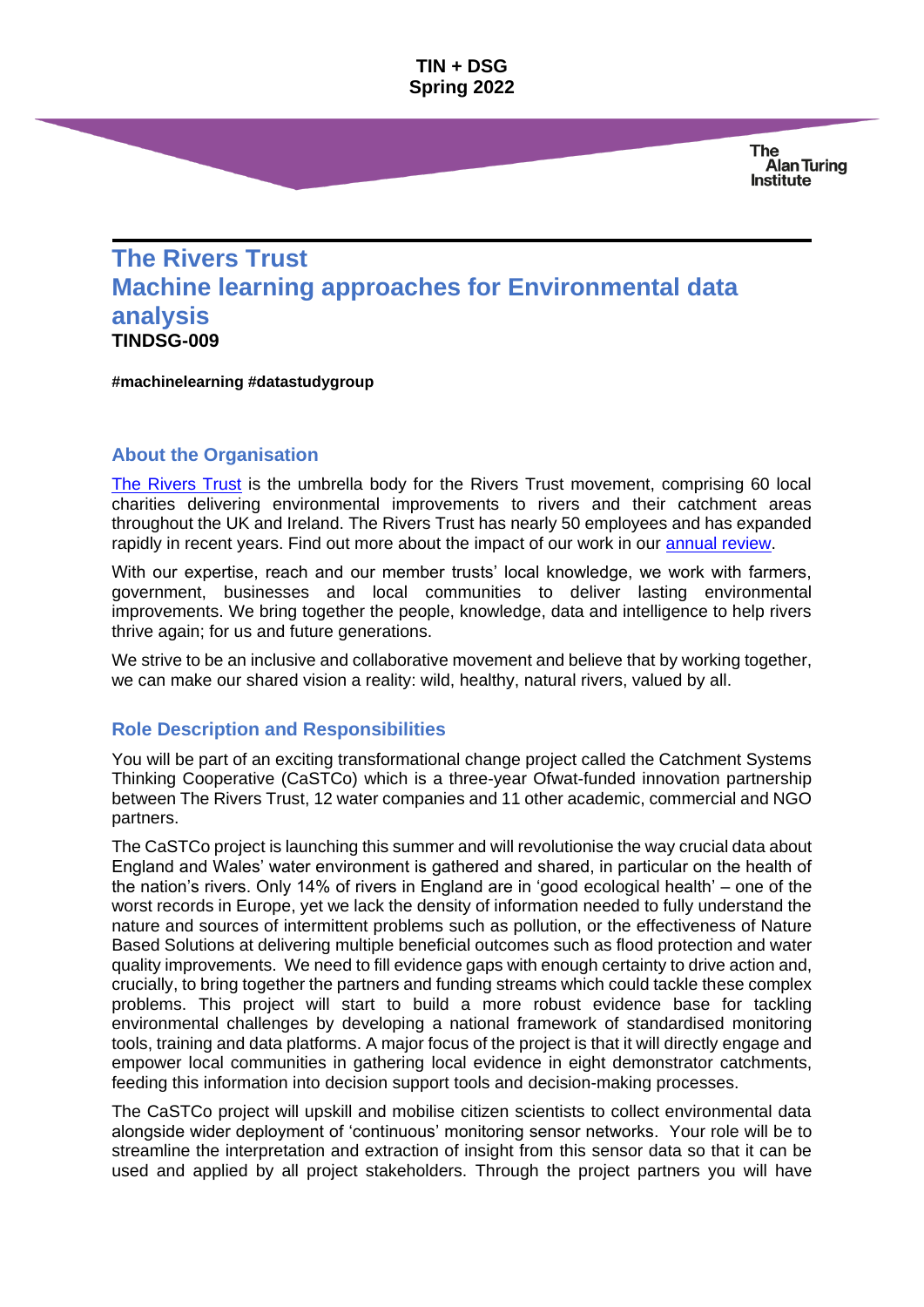# **TIN + DSG Spring 2022**

access to a team of water quality monitoring experts that can provide interpretation of the data, help define the scope and test the machine learning approaches which you develop.

You will have the opportunity to work with businesses, environmental NGOs, government, local communities and campaign groups to support greater use and understanding of data for detecting pollution sources and events, and for underpinning sustainable catchment management decision-making.

The Rivers Trust has secured access to a number of data sources for use on this project, including:

- Continuous water quality sensor data from the Environment Agency's National Water Quality Instrumentation Service – data variables include 8 key water quality parameters (temperature, turbidity, conductivity, pH, dissolved oxygen, chlorophyll, blue-green algae and ammonium)
- Water chemistry data from the Environment Agency's water quality archive over 58 million rows of data from the last 20 years of spot sampling undertaken by the EA
- Continuous water quality data from a network of simple sensors (measuring temperature, water level and conductivity) deployed at high spatial resolution across a river catchment (7 sensor nodes in a catchment of 14 sq km area). This network has specifically been deployed to collect a 'training' data set to enable greater understanding of dynamic water quality characteristics at the catchment scale
- Continuous water quality data from water quality sondes and tryptophan-like fluorescence sensors (an indicator of bacterial contamination)
- Rainfall and river level data from the Environment Agency's flood monitoring network
- Citizen Science data comprising 8000 surveys across the Westcountry between 2016 and 2022. The data set is still growing and includes records of wildlife sightings, pollution sources, problem plants, water quality and flow conditions – with accompanying photographs

You will work within The Rivers Trust Technical Team – a team of around 10 technical experts in the fields of spatial data analysis and visualisation, environmental modelling and monitoring. We do not currently have machine learning expertise within the team, so you will help build our understanding of the potential for application of machine learning and artificial intelligence approaches to environmental data science. Members of the Technical Team will be working on the CaSTCo project – liaising with the catchment demonstrators, developing data collection and monitoring plans and protocols for sharing data from diverse sources. You will work closely with the team to integrate your work in to the CaSTCo programme.

# **Expected Outcomes**

This internship offers a unique opportunity to help shape the future of water quality and environmental data analysis, interpretation and collection in England and Wales. Your work will be aligned with an innovation project which is being co-designed by the project partners, so you will have the opportunity to shape and design the processes and specific deliverables in a highly collaborative environment. You will be supported by leading national water quality and environmental data experts in interpreting and deriving insight from a range of archived and live data sets and your work could influence the direction of future environmental monitoring strategies.

Some of the outcomes which we anticipate from this internship, the Data Study Group and the CaSTCo project include:

• Improved understanding of the potential and limitations of machine learning and artificial intelligence approaches for water quality / environmental data analysis and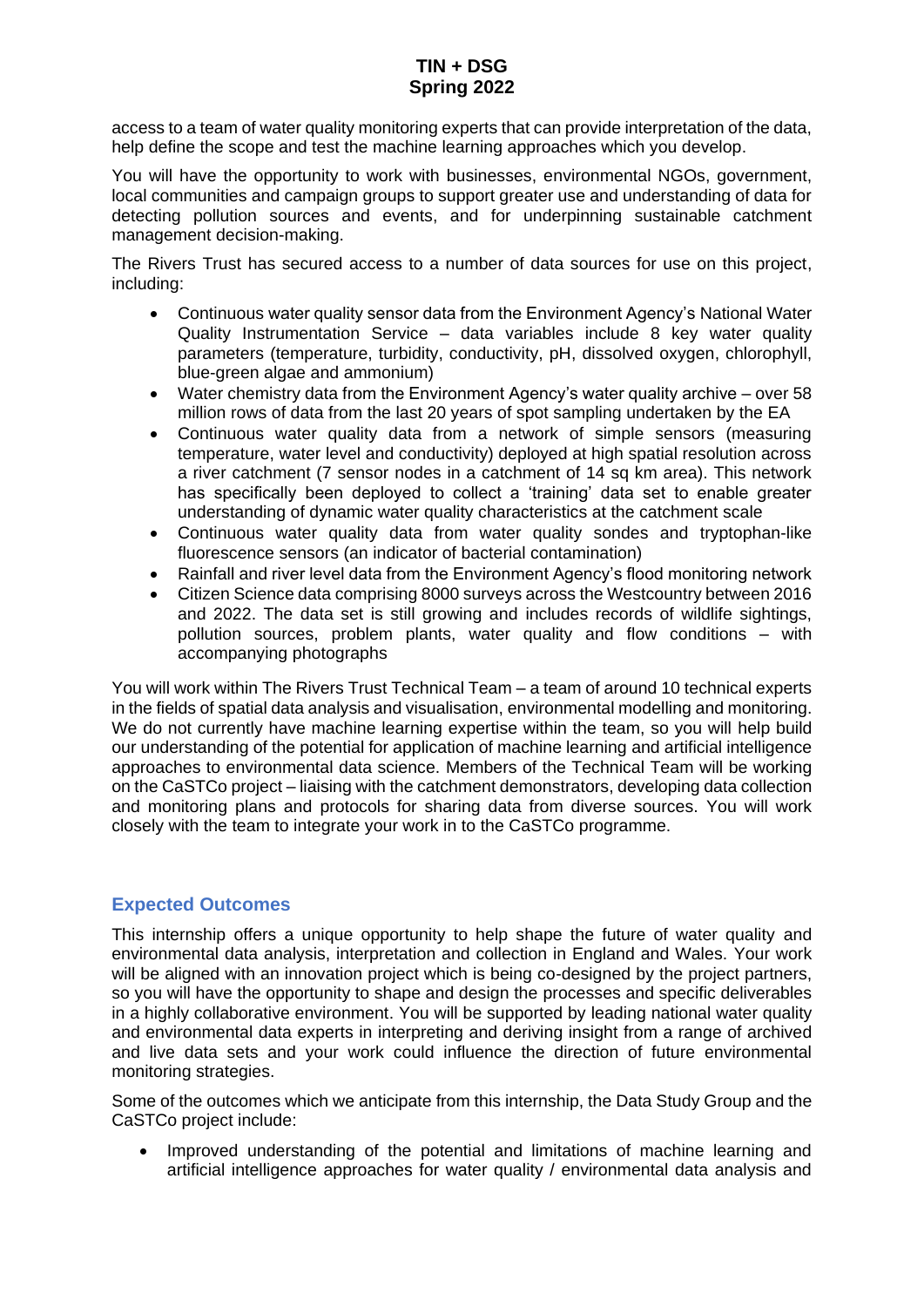interpretation.

- Improving the data literacy of communities and NGOs and enabling better understanding of the multiple factors affecting river health in space and time and the interdependencies between these factors.
- Better information for swimmers and recreational river users about dynamic changes in water quality and the factors that influence whether a river is fit to swim in.
- Application specific indicators derived from multiple data sources that help to identify pollution events and characterise catchment response to rainfall events i.e. automatic discrimination between point source pollution and rainfall-driven run off events
- Automatic flagging of suspect data by learning to recognise common features that are indicative of instrument failure or reduced performance (e.g. sensor biofouling, drift, etc.)
- Identifying long term trends against a very 'noisy' data background continuous water quality data is subject to wide variations over a range of timescales – diurnal variations, weather and seasonally driven variations can obscure long term trends or changes due to land use, new developments or waste treatment asset performance
- Sensor based 'classification' of river health typically the health of rivers has been summarised using spot testing results which, whilst subject to rigorous laboratory analysis is often collected at very poor temporal and spatial resolution. We would like to investigate the potential to provide an alternative approach to classifying some aspects of river health using high temporal resolution data from continuously recording water quality sensors

The impact of these outcomes will help to transform the use of sensors in the water environment, and we anticipate that this will increase demand and in turn influence sensor manufacturers to focus research and development into the areas of lower cost sensors and technologies that are deployable by local communities and citizen scientists.

The internship will be instrumental in the preparation of a Data Study Group challenge that will follow on and expand the intern's work with the organisation. The intern will have the opportunity to represent the organization during the Data Study Group.

#### **Supervision and Mentorship**

You will be jointly supervised by The Rivers Trust's Technical Director and Technical Lead for the CaSTCo Project. You will also be mentored by experts from partner organisations, including member Rivers Trusts, the Environment Agency, water companies and academic and commercial partners. We will also seek opportunities to engage you in some of the innovative machine learning research being developed by our partners.

#### **Ideal Intern**

We are looking for a skilled data or computer scientist with expertise in the design and application of machine learning approaches who is keen to work in a dynamic NGO environment. You will be passionate about using your skills to tackle some of the most pressing environmental challenges of our time and will relish the opportunity to engage with an interdisciplinary team to create innovative solutions to data science questions.

You will bring both technical skills and knowledge and an enthusiastic, people-oriented approach to this role. You will be willing and able to shape the approach to this challenge,